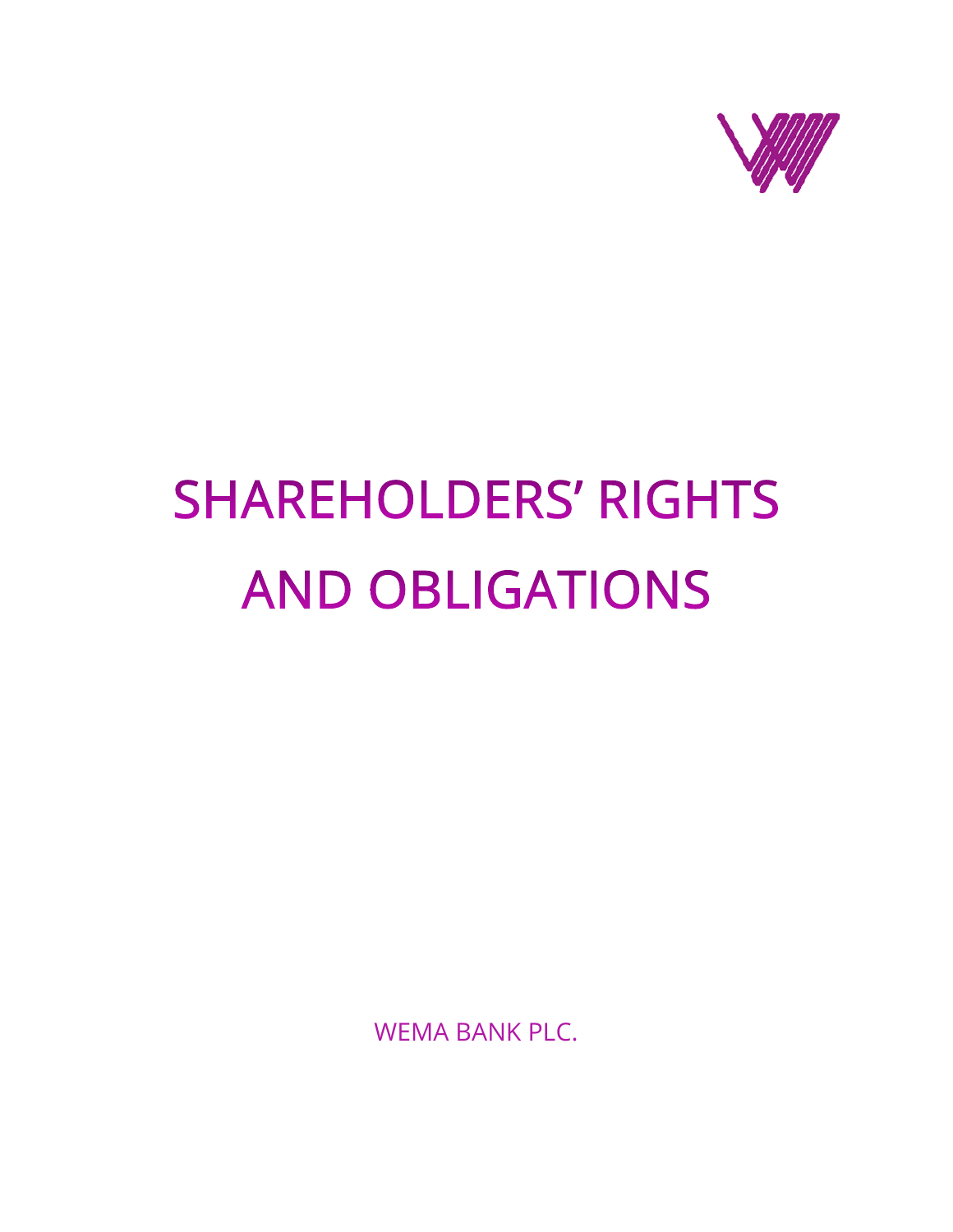## TABLE OF CONTENTS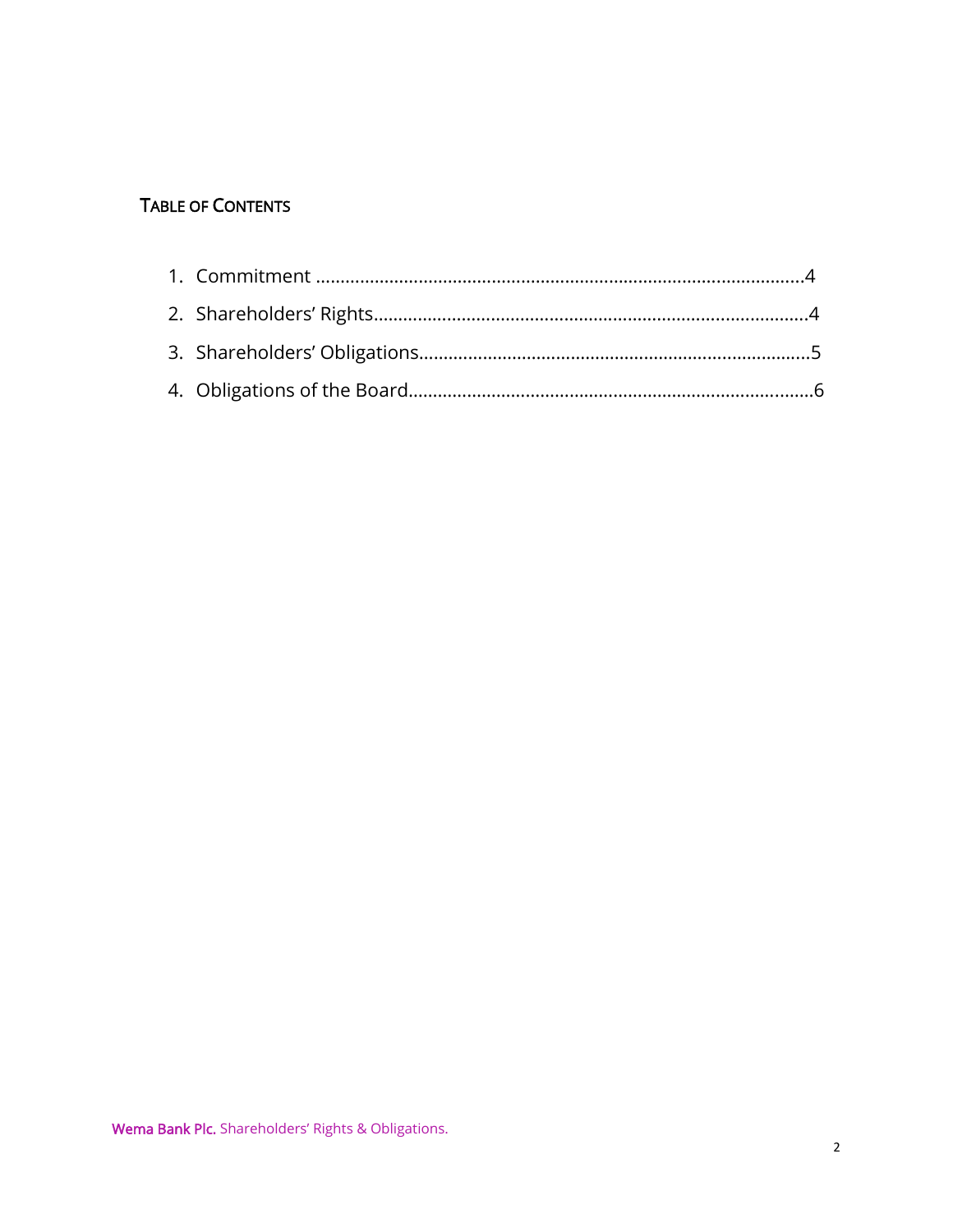#### 1. COMMITMENT

Wema Bank remains committed to the highest standards of Corporate Governance and understands and respects its fiduciary role and responsibilities to its shareholders. It is on this basis that the Bank has set out the following provisions to guide all internal and external parties concerned, as a governance covenant between the Bank and all its shareholders.

## 2. SHAREHOLDERS' RIGHTS

Towards the protection of shareholders and minority interests, the Board of Directors (the Board) shall be committed to and respect the following rights of the shareholders.

#### a) Right to Attend Meetings and Vote

- i. Every shareholder shall have a right to attend any general meeting of the Bank and to speak and vote on any resolution before the meeting, provided that all calls on shares or other sums payable by such shareholder to the Bank have been duly paid.
- ii. Shareholders shall have the right to elect, remove and replace directors and vote on certain fundamental corporate acts, in accordance with the Companies and Allied Matters Act and Articles of Association of the Bank.
- iii. Every shareholder personally present shall have one vote only on a show of hands. Votes may also be by poll as may be demanded.

#### b) Right to Information

- i. The shareholders shall have access to information relating to matters for which the management is accountable and should disclose to the shareholders.
- ii. The shareholders shall be provided, upon request, with periodic reports which disclose general personal and professional information about the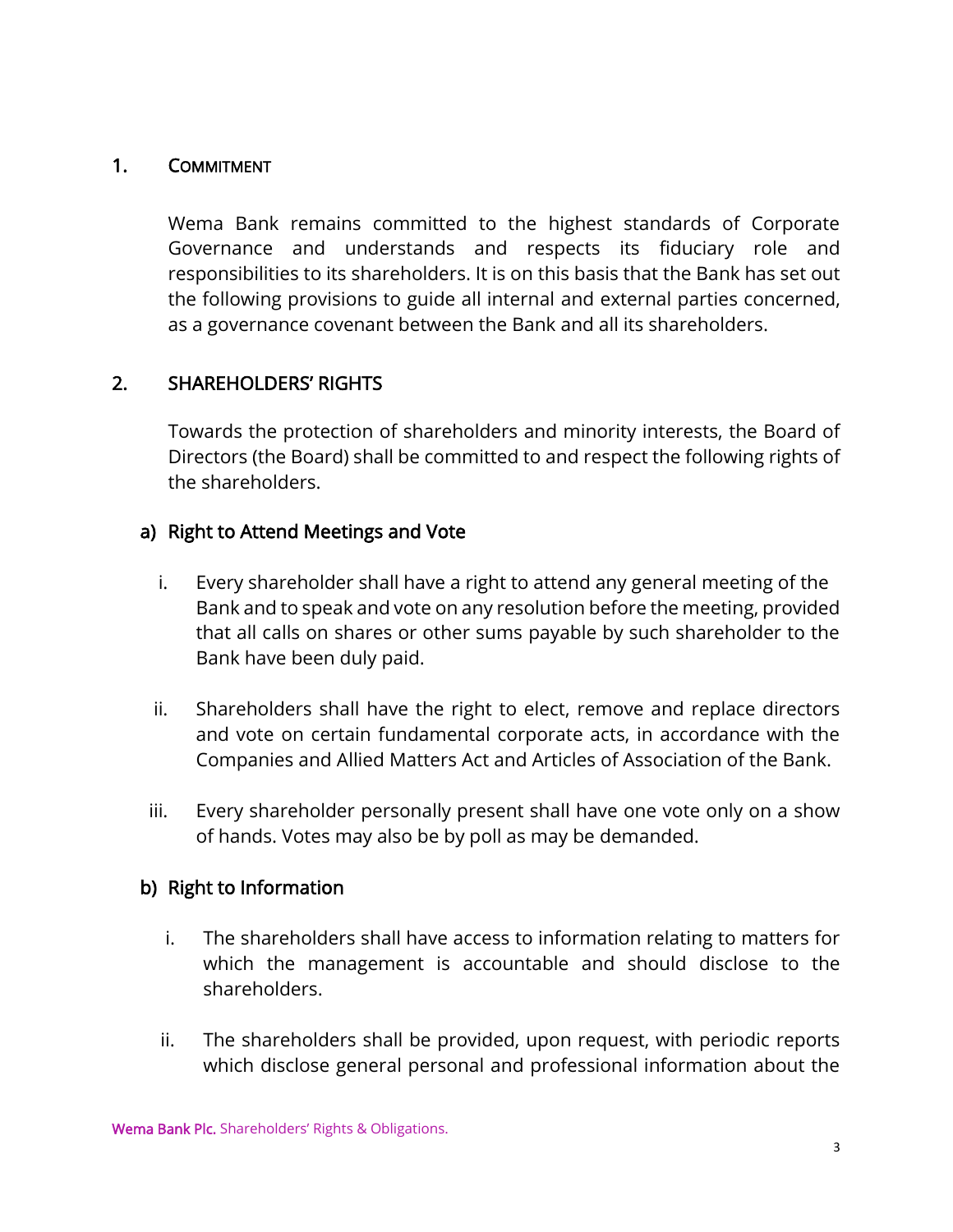directors and officers of the Bank, and certain other matters such as the directors' and officers' holdings of the Bank's shares, dealings with the Bank, and the aggregate compensation of the directors and officers.

#### c) Right to Dividends

- i. All shareholders shall have the right to receive dividends, as may be declared by the discretion of the Board and upon regulatory approval.
- ii. The general meeting shall have power to decrease the amount of dividend recommended by the directors but shall have no power to increase the recommended amount.

#### d) Right to Dissent

The shareholders shall have the right to dissent and demand payment of the fair value of their shares in the manner provided for under the Companies and Allied Matters Act.

#### e) Right to Sue

The Shareholders shall, in accordance with the Companies and Allied Matters Act, have the right to institute legal proceedings in the name and on behalf of the Bank, if the Board refuses or neglects to do so.

#### f) Inspection of Corporate Books and Records

Subject to reasonable restrictions in accordance with the Companies and Allied Matters Act and jurisprudence, all shareholders shall be allowed to inspect the corporate books and records of the Company, including minutes of Board meetings and shares registry, and shall be furnished with annual reports, including financial statements during business hours, at no cost.

#### g) Right to Transfer Shares

The Shareholders shall have the right to transfer any portion of their shares, subject to the provisions of the Bank's Articles of Association and the Companies and Allied Matters Act.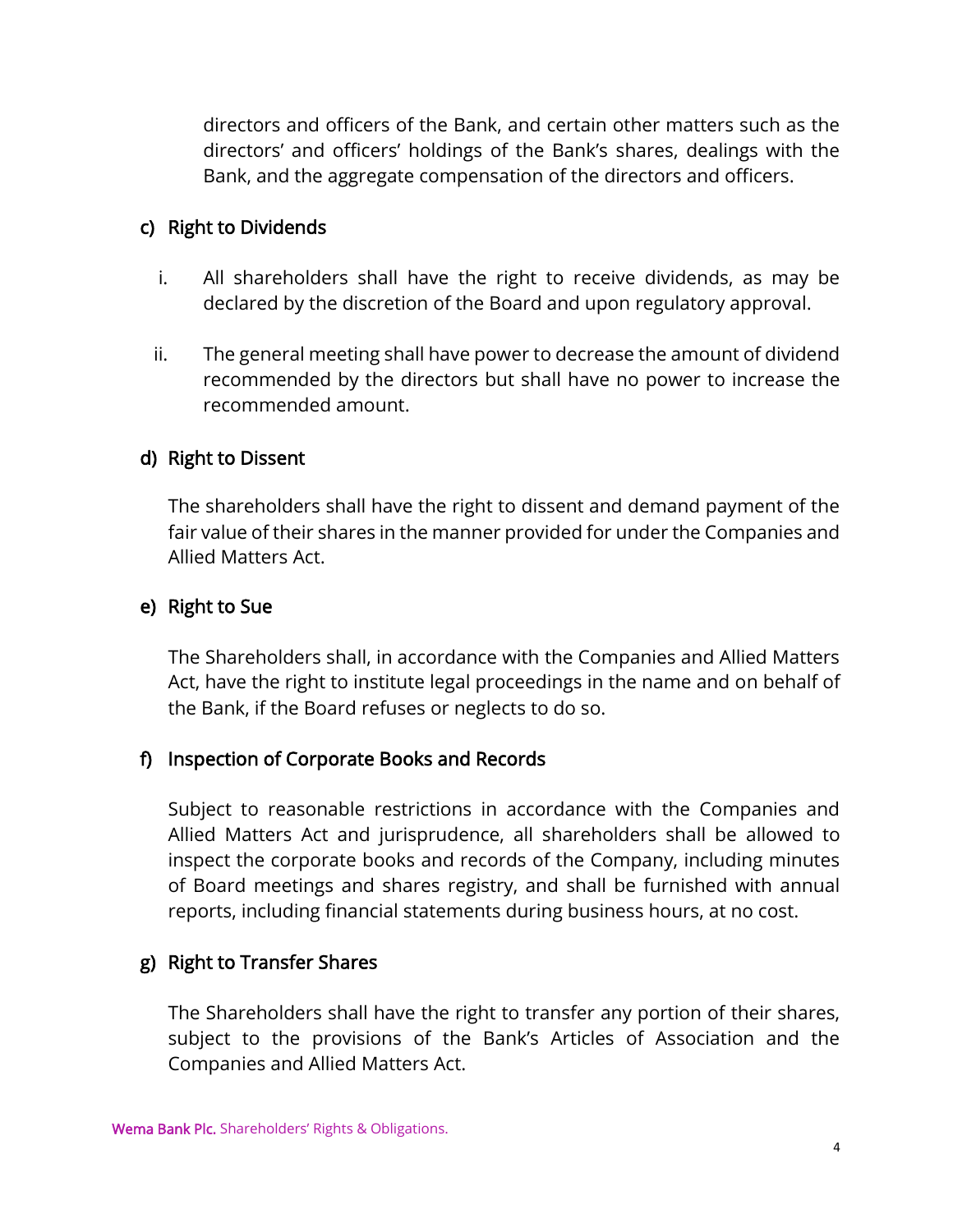## 3. SHAREHOLDERS' OBLIGATIONS

- i. All shareholders shall conduct themselves with decorum during all functions of the Bank, including general meetings and shall act in a manner so as not to expose the Bank to any civil or criminal liability. Shareholders shall act, at all times, in the best interest of the Bank.
- ii. Shareholders shall, prior to winding up, be liable to contribute the balance, if any, of the amount due and payable in respect of the shares held by them in accordance with the terms of the agreement under which the shares were issued or in accordance with a call validly made by the Bank pursuant to its Articles of Association.
- iii. Where any contribution has become due and payable by reason of a call validly made by the company pursuant to the articles or where, under the terms of any agreement with the company, a member has undertaken personal liability to make future payments in respect of shares issued to him, the liability of the member shall continue notwithstanding that the shares held by him are subsequently transferred or forfeited under a provision to that effect in the articles, but his liability shall cease if and when the company shall have received payment in full of all such moneys in respect of the shares.

## 4. OBLIGATIONS OF THE BOARD

- i. The Board shall promote shareholders' rights, remove impediments to the exercise of shareholders' rights, and implement frameworks to enable shareholders seek redress for violation of their rights.
- ii. The Board shall treat all shareholders fairly and ensure effective communication and relations with all shareholders.
- iii. The Board shall encourage the exercise of shareholders' voting rights and the resolution of collective action problems through appropriate mechanisms.
- iv. The Board shall ensure that minority shareholders are adequately protected from overbearing influence of controlling shareholders.